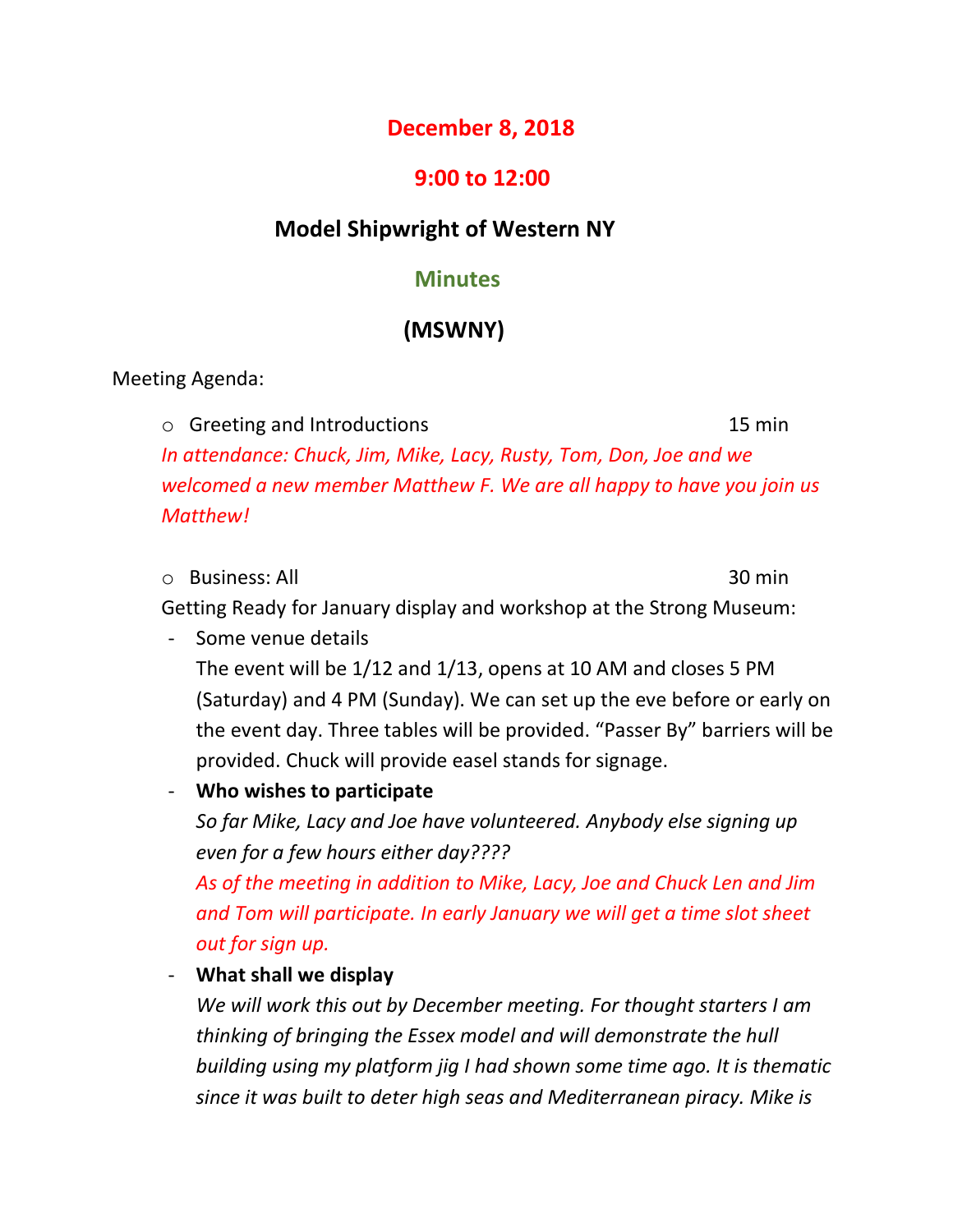*bringing one of his models and will demonstrate rigging techniques. Lacy will be bringing the Lexington and most likely the Philadelphia Gun Boat. His working will be on the Lexington masting and rigging. Mike plans on 2 models one for display and another for demonstration of rigging.*

#### - **Signage**

Chuck and Mike are going to work on some backdrop signage that will be useful even after the event. Cost estimates are that it will run about \$40. Chuck has agreed to work on the signage and is looking at 2 24 X 36 signs with our logo of the Ontario and what we have on our brochure.

Chuck will also supply a larger monitor and laptop for the short running slide show of Essex.

Chuck will also print up some more pamphlets for distribution there. Chuck is to work on this before the event.

*Topics for future meetings:*

- *Open slots in the schedule*
- *Further signup*

*Not discussed.*

*Filling out the signup sheet for the PBR sub assemblies. Not discussed.*

*Events/Visits for the coming months. Mike has been reaching out beyond our doors to determine if there is interest in a demonstration/display of our works at a local venue. Mike will update us and we will take it from there. Chuck and Joe to visit sometime in January and arrange a display date for late winter/early spring.*

*Do we have a volunteer to write an article for the +55 Magazine? Chuck anything to report here? Not covered.*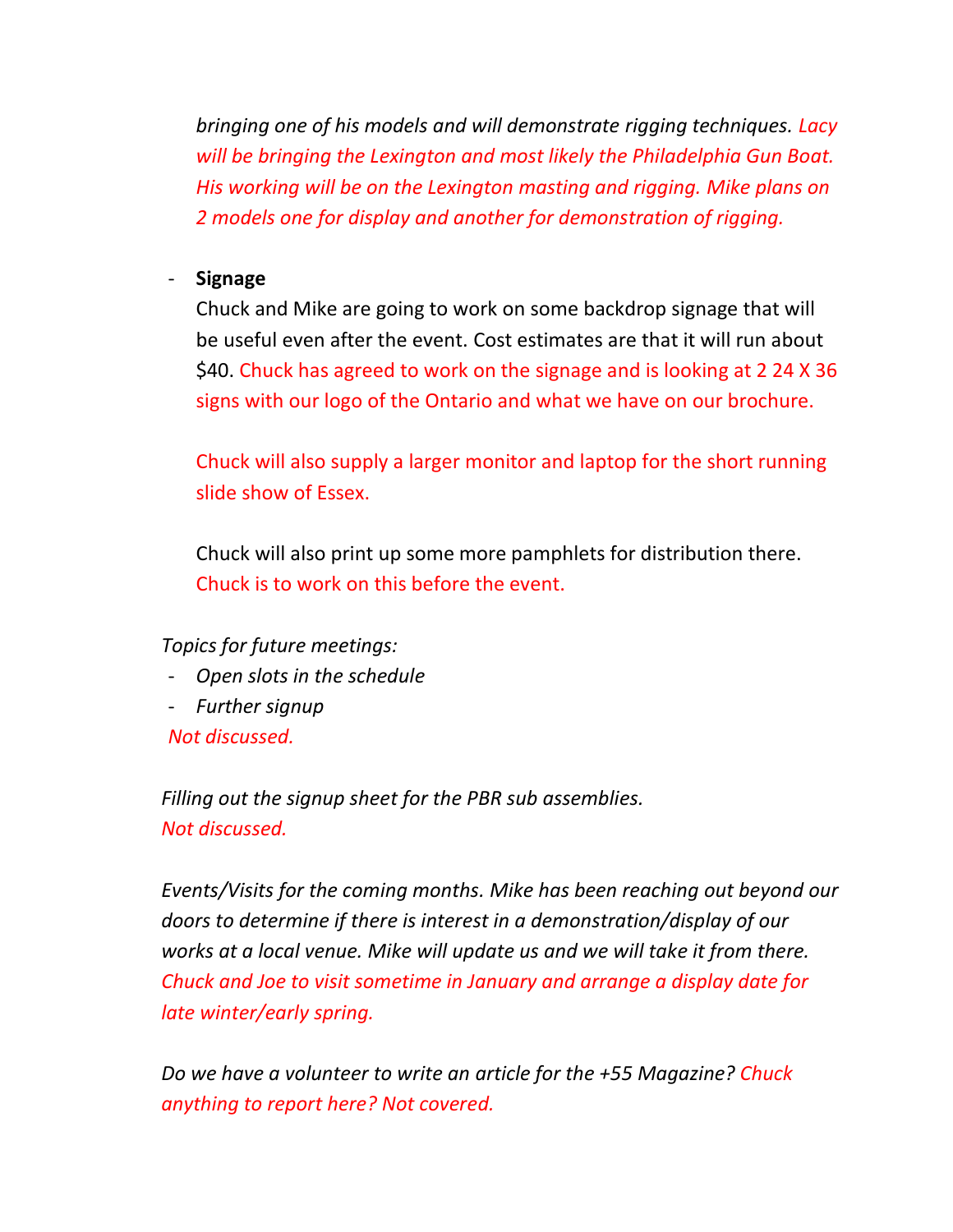*Web Site Notice (The web site and domain have been preserved.):*

- *Auto renewal on 11/15 of domain name for 2 years. Cost \$47.15.*
- *Auto renewal of web site on 11/15 for 1 year. Cost \$168.*

#### *Current Budget (These funds \$57.85 can be used for the signage)*

#### o Re-rigging Syren: Rusty 25 min

*Rusty as you know had a mishap during his move and his Model Shipways, Syren, had its rigging torn asunder in a "raging storm" (well not exactly but it sounds better). Rusty will spend some time discussing this difficult task both from a disassembly to the re-rigging process. I do not think we have seen Syren so this will be a treat.*

*Rusty did not disappoint his restoration of the model is exquisite! He has yet to complete all running rigging but work to date is done in his usual high standard. This model is a scratch version of the kit offered by Model Shipways and is in many ways more detailed than the kit. The model was done about 10 years ago so aside from the drawings supplied by Chuck Passaro pretty much everything is scratch including cannon, many fittings and the like. The hull is a coppered bottom which lends even more grace to this vessel.*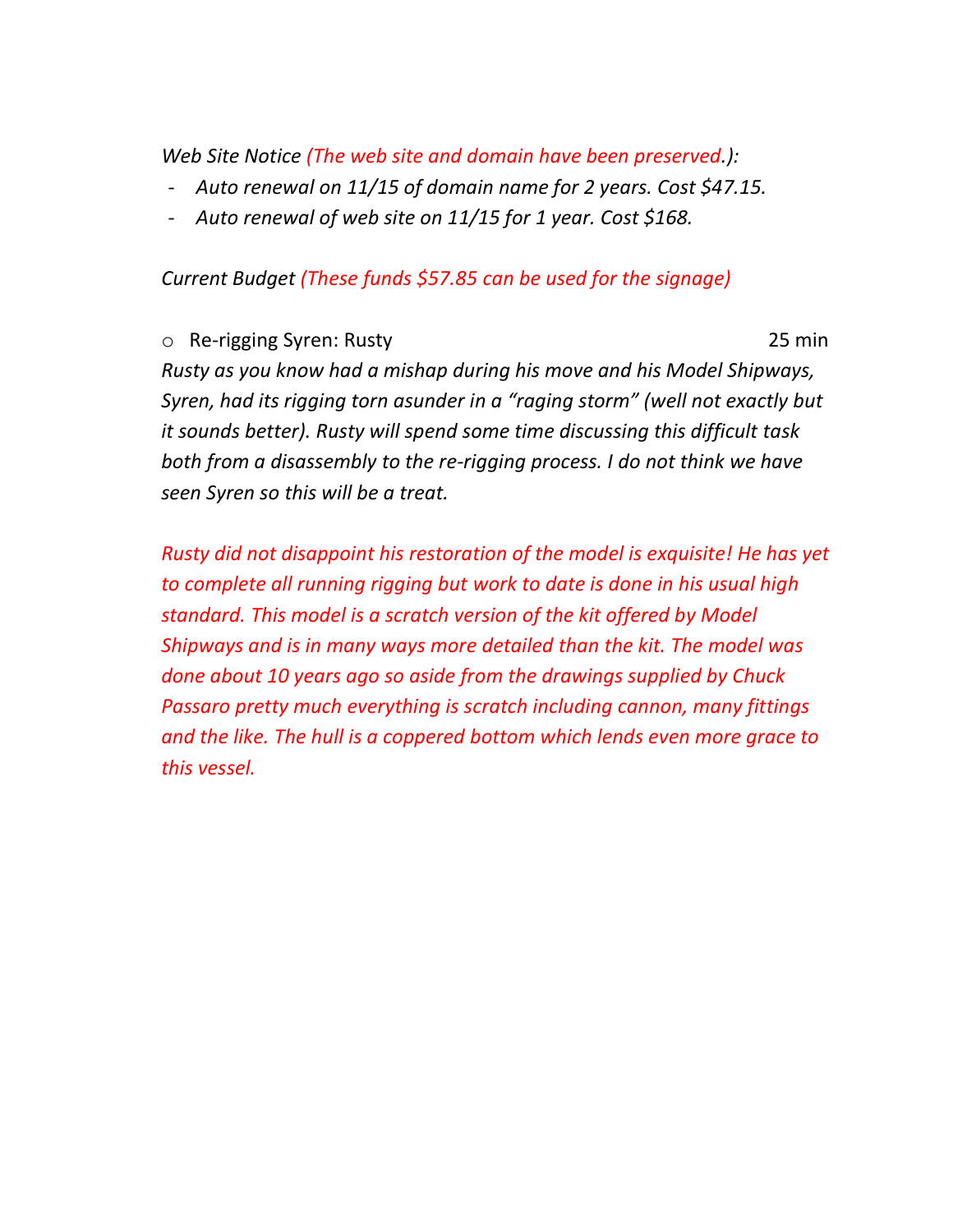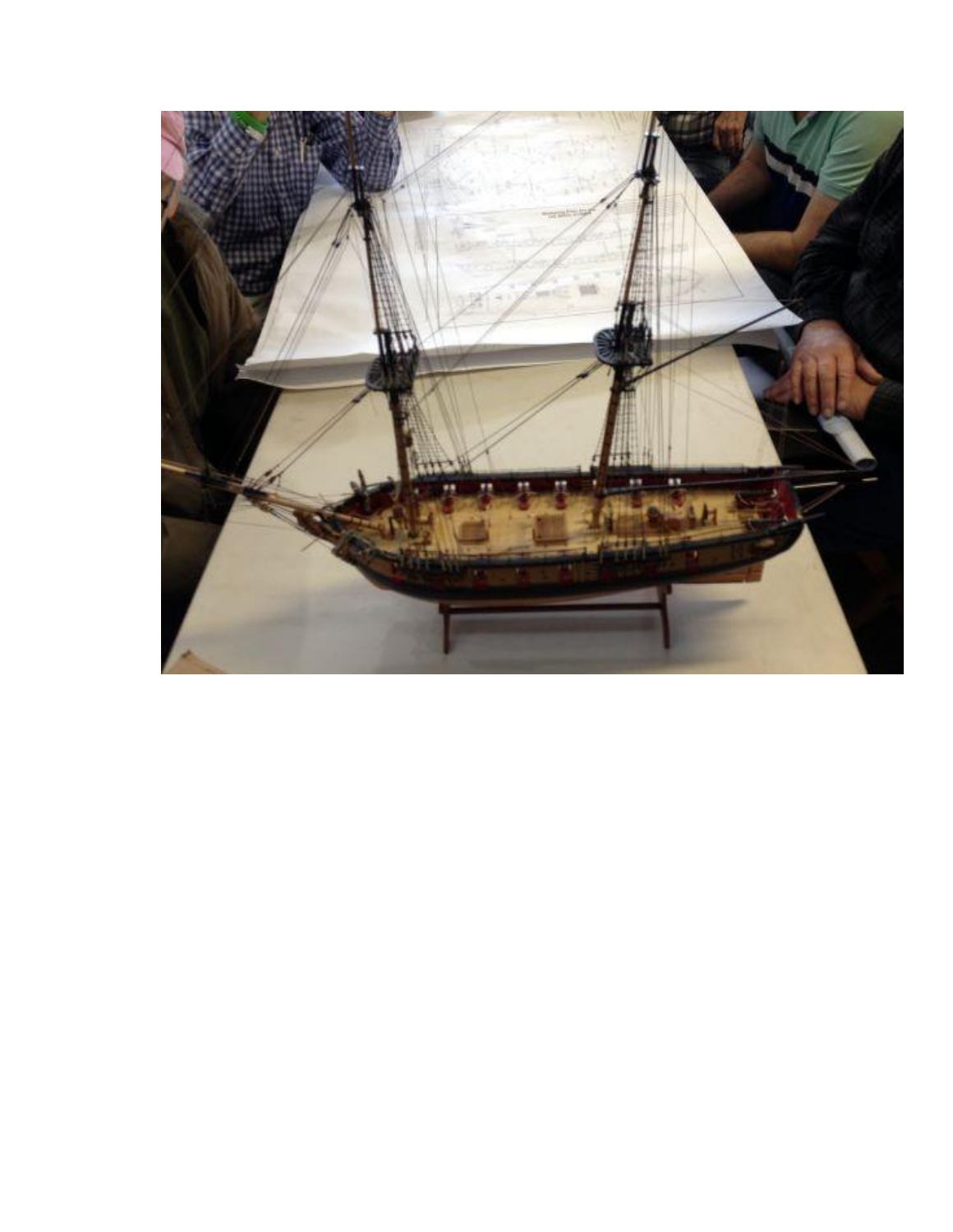

*A Close up of Syren bow detail*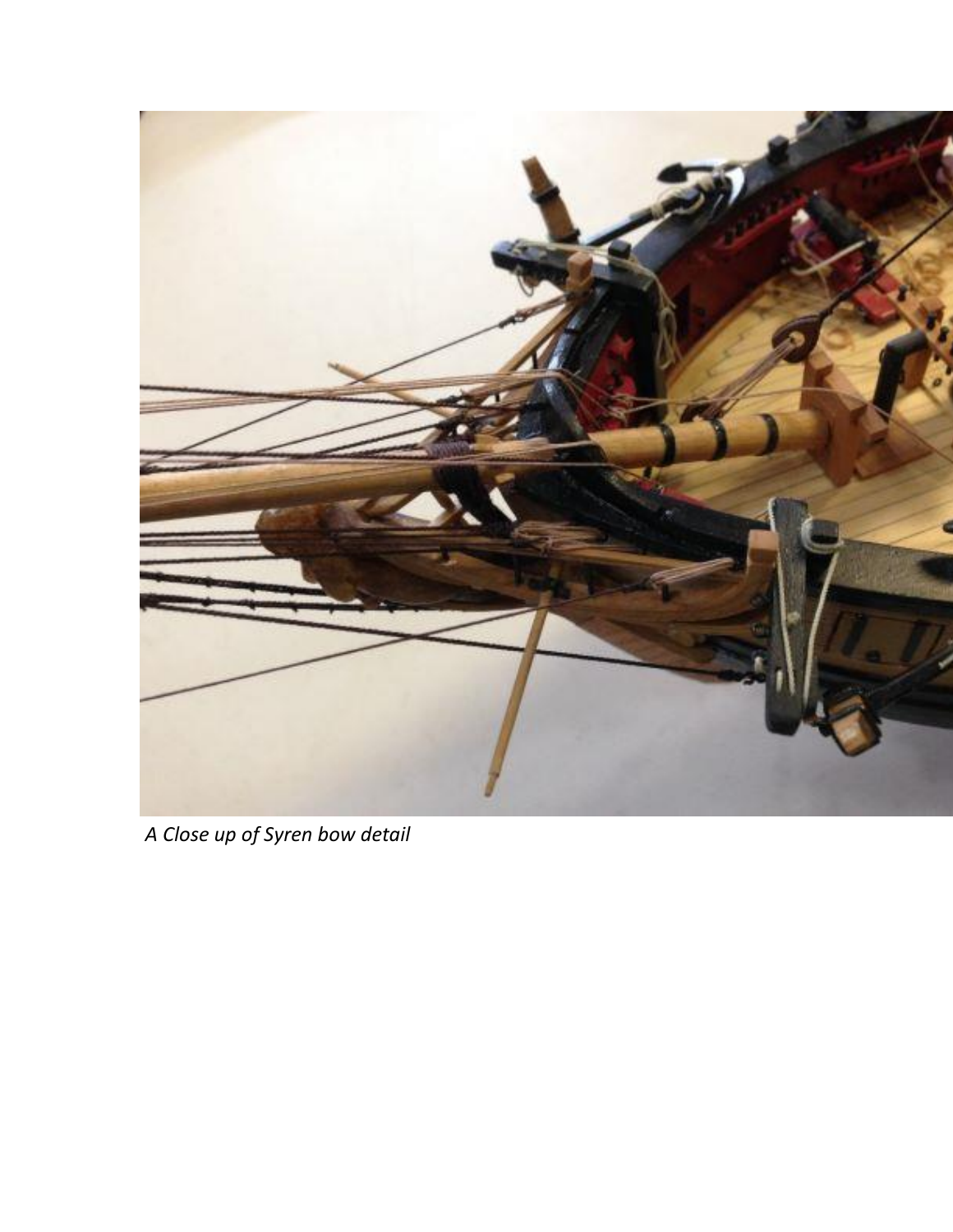o Vacuum Forming Discussion/Demo: Bill 30 min *Bill has found need to form some small lifeboats for his Sassacus Class, double ender, Civil War model which is nearing completion. He will reveal the process through an actual demonstration. Another candidate for our shop notes Bill!*

*Bill treated us to some photos of his beautiful and FINISHED model of the Civil War Agawam. Unfortunately, we will have to wait until it is in the Military History Society Museum. In the mean time I will be posting his work on our web site. He has added some very realistic detail to the deck using scale figures. It is again a testimony to Bill's research, build and presentation skills.*

*Bill then spoke to the replication of 4 lifeboats he made for Agawam using a vacuum forming process. He started with a shop made vacuum forming box that he planned to attach to his shop vacuum. Using 1/32 styrene sheet he preheats the material in a dedicated toaster oven. The heated sheets are quickly transferred to the vacuum box using a carrier as the material at this point exhibits quite a bit of sag. Bill has added registration stakes for the carrier frame. The jig does the rest and I might add does a great job thereby simplifying the fabrication process. He brought in some tryout failures which were largely due to snagging the material from oven to vacuum form. Nonetheless his finished products on the vessel are quite good.*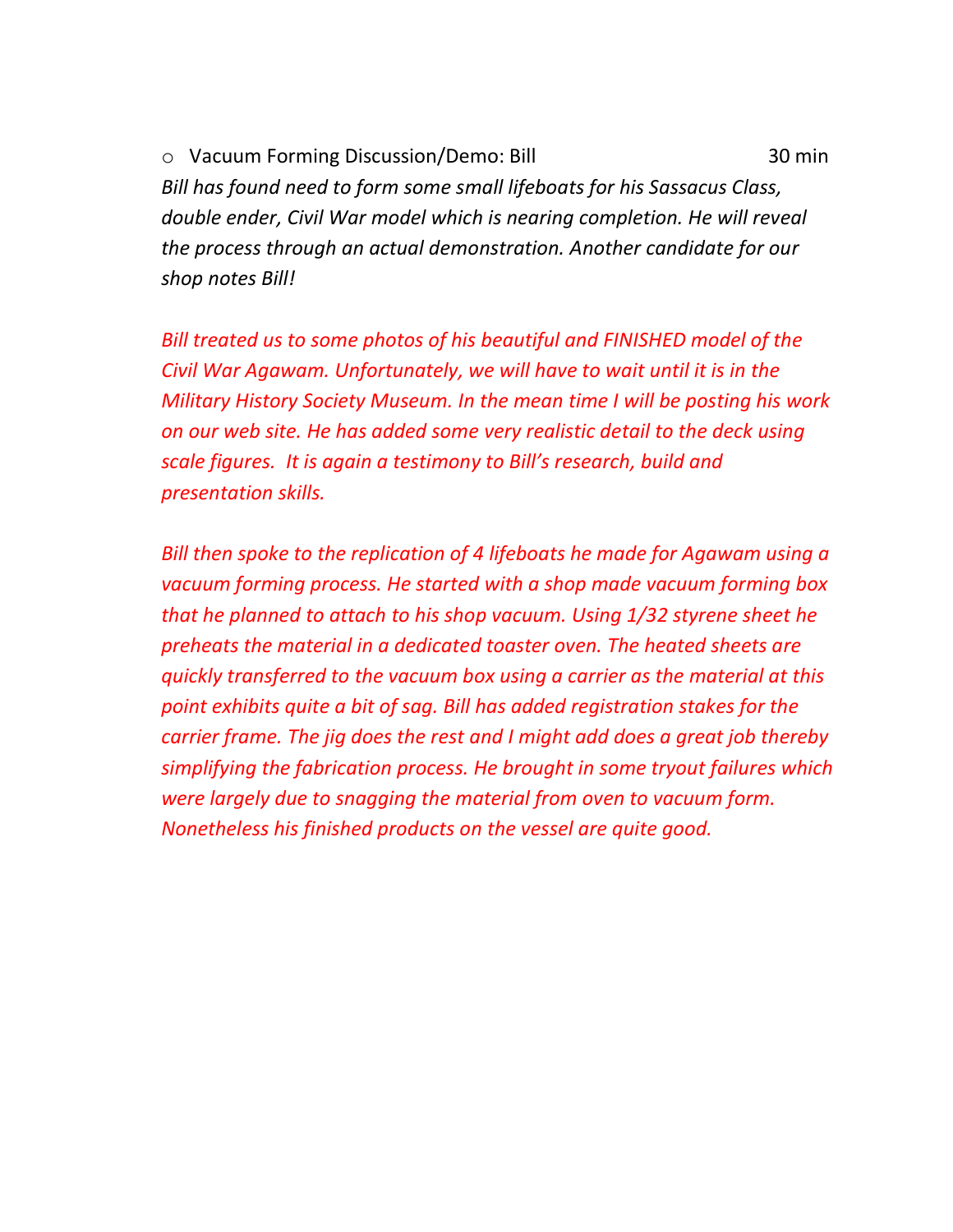

*The shop built vacuum box with shop vacuum attachment.*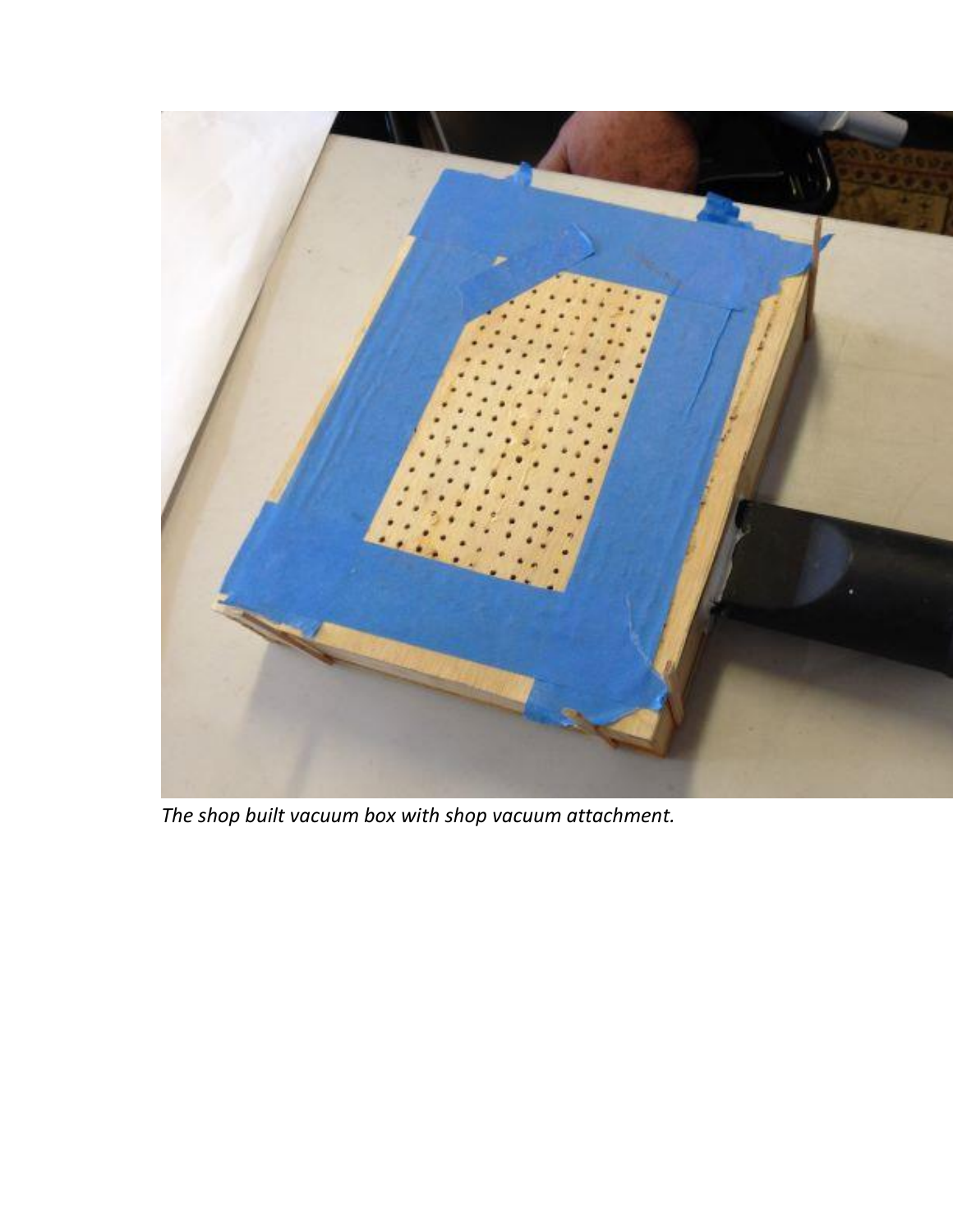

*The finished test subject. Note what happens when the material sags and gets snagged.*

o *Another New Tool: Joe 10min*

*Joe has been working on Cheerful for the last few weeks and has concentrated on planking the area above the wales. He admits to having rip off the existing planking for a start over. It is not any easy task as error creep in materials and workmanship have caused some set back. During the*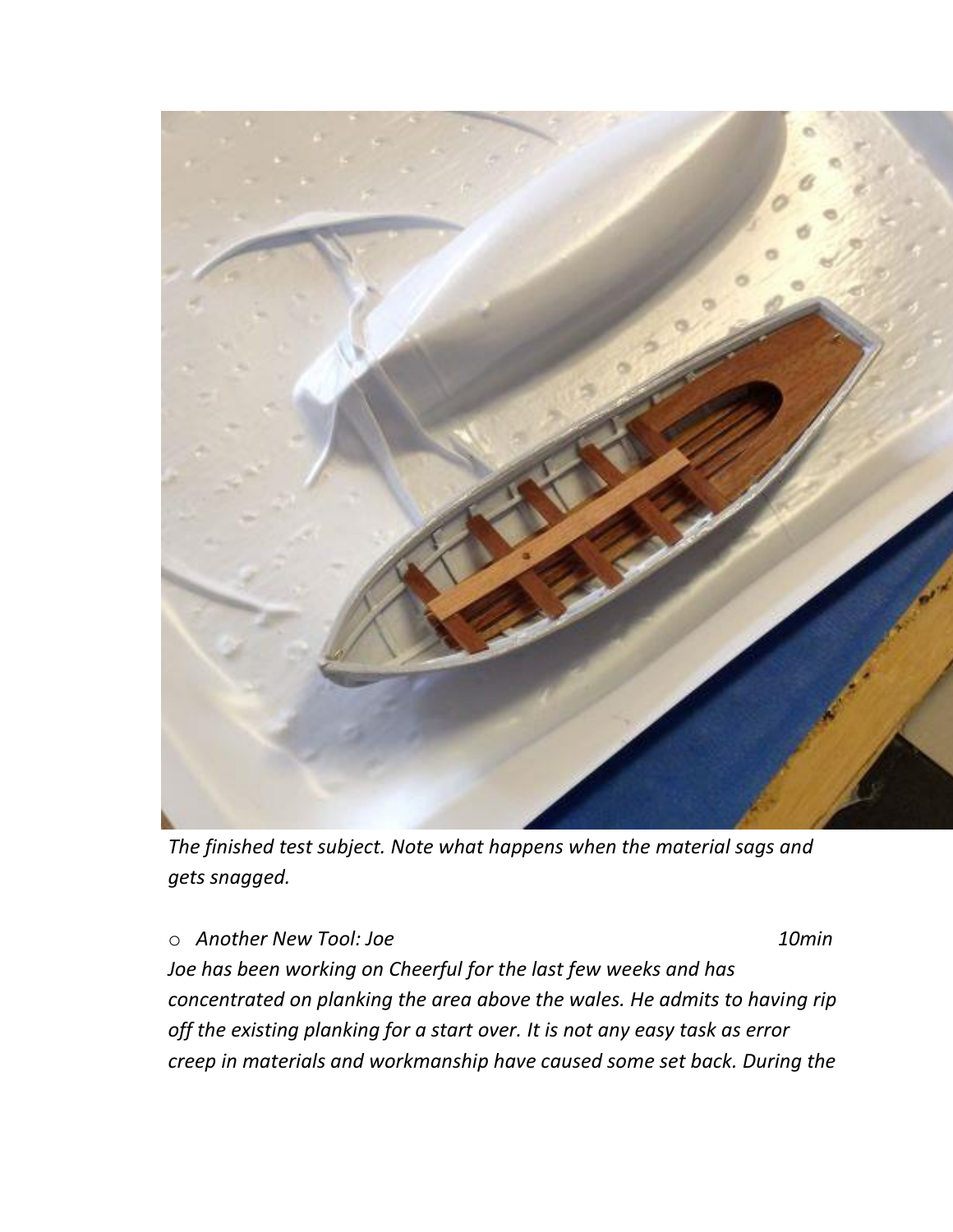*process he discovered a new measuring tool he would like to share with the group and discuss some of its advantages.*

*Joe had a short demo an explanation of his newest measuring tool from Igaging. Its attributes are it easily measures, holds measurement if wished and even displays delta readings from an assigned reference. Examples of use are obvious but shines when determining planking height, sheet thickness variation and the like. It seems to be handier than a digital caliper as one can use it with one hand and manipulate its measurement of long material without constant readjust of a traditional caliper.*

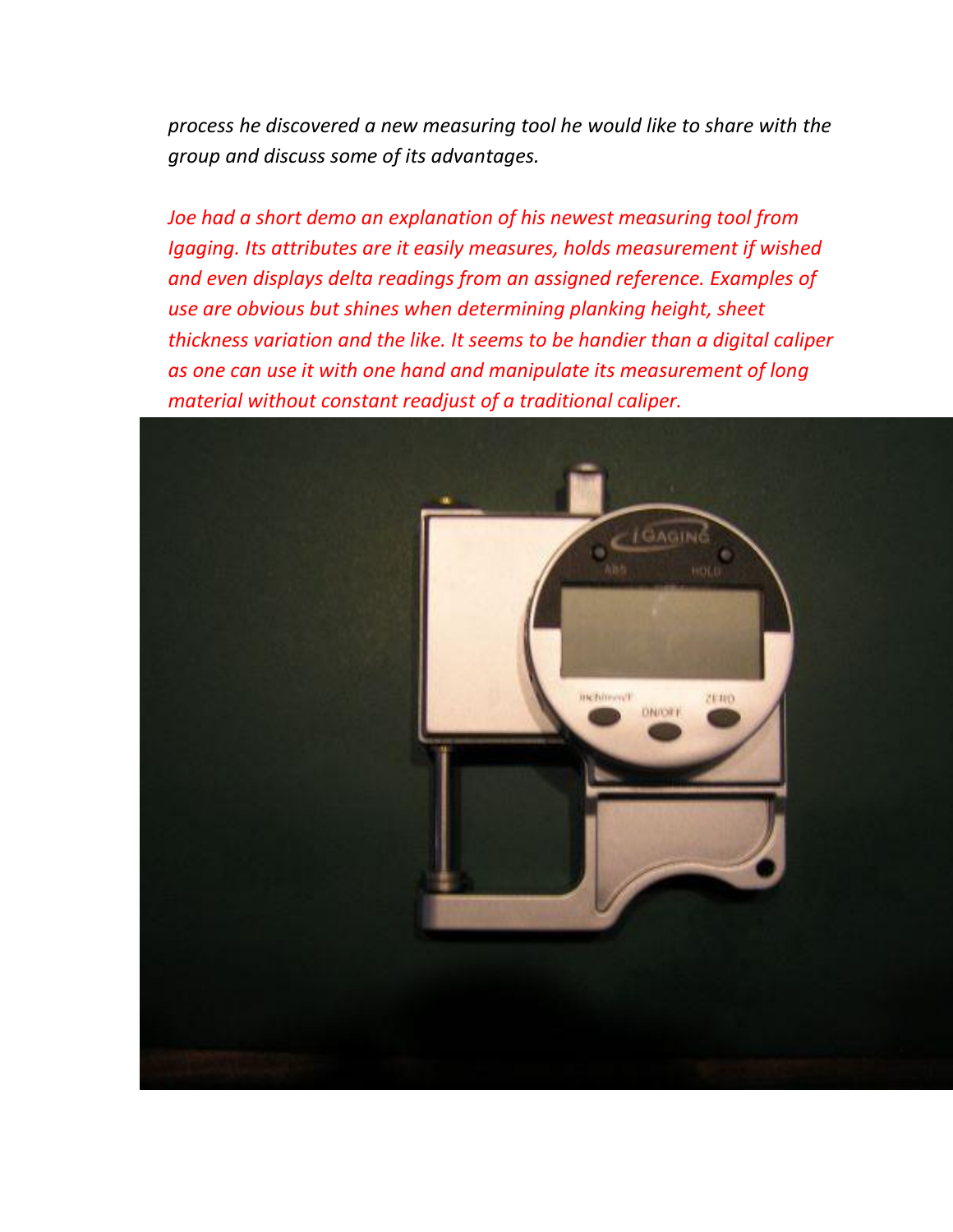#### o The Medway Longboat by Syren: Rusty

This was an unscheduled but very welcomed subject to close the meeting. Rusty has started his group build of this vessel and as shown it is a delightful and rewarding project. It is constructed of Alaskan yellow Cedar and makes into a beautiful model.

Once again his work to date is a study in excellent execution. More to come as this model progresses.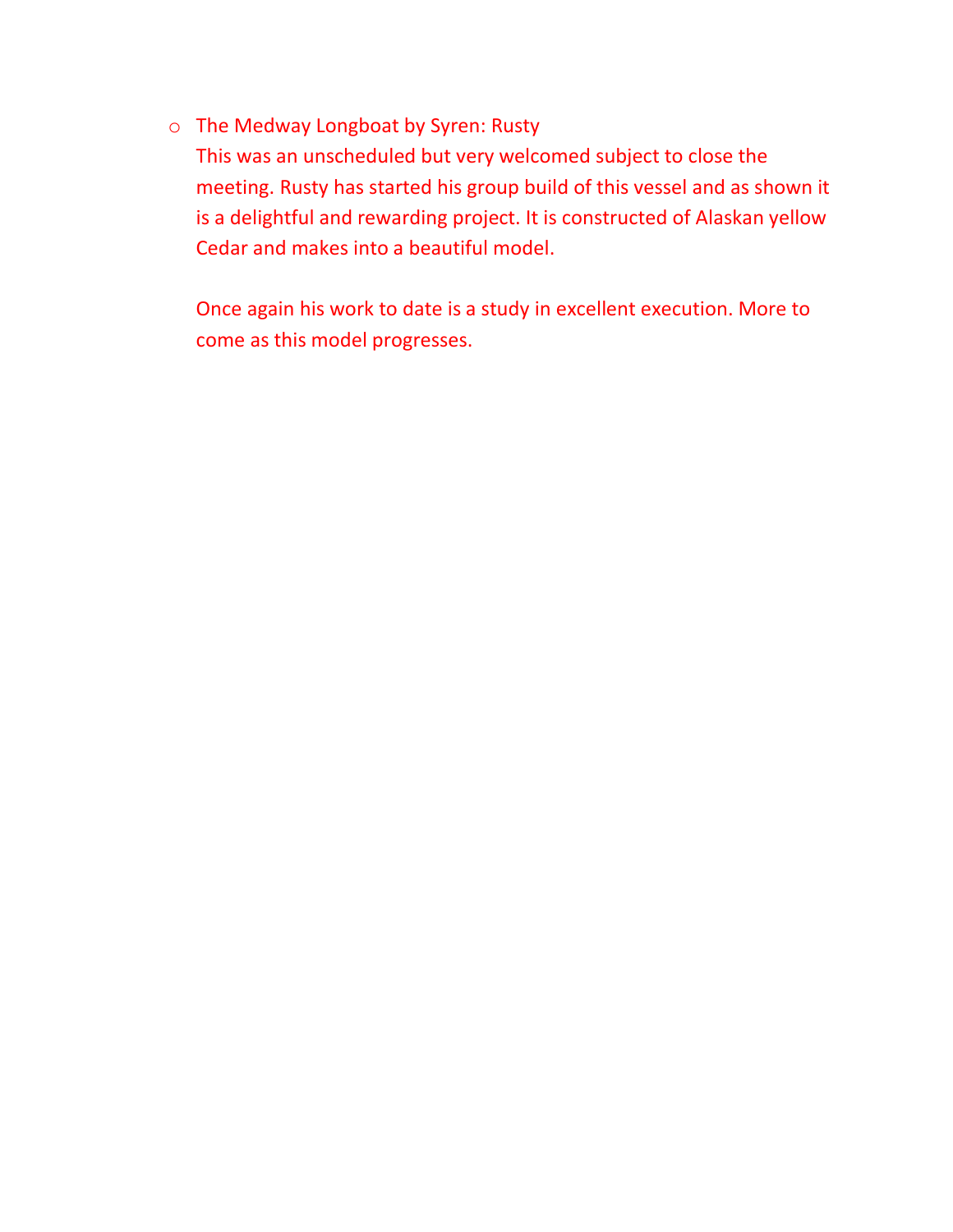

The hull of the Medway Longboat nearly completed